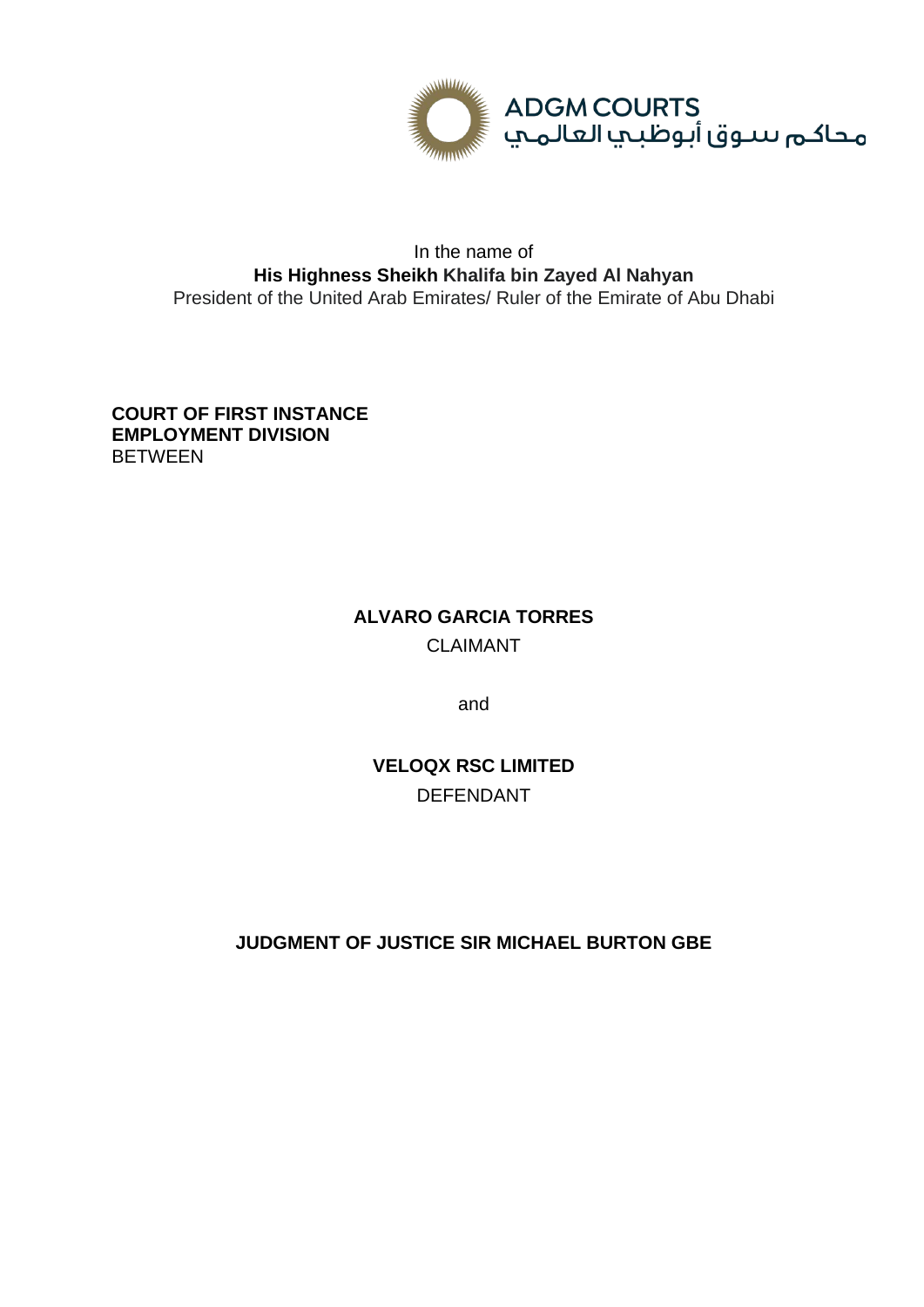

| <b>Neutral Citation:</b>              | [2020] ADGMCFI 0007                                                                                                                                                                                                                                                                    |
|---------------------------------------|----------------------------------------------------------------------------------------------------------------------------------------------------------------------------------------------------------------------------------------------------------------------------------------|
| Before:                               | His Honour Justice Sir Michael Burton GBE                                                                                                                                                                                                                                              |
| <b>Decision Date:</b>                 | 21 September 2020                                                                                                                                                                                                                                                                      |
| Decision:                             | Judgment be entered in favour of the Claimant in the terms specified<br>1.<br>below.                                                                                                                                                                                                   |
|                                       | 2. By 19 October 2020, the Defendant pay the Claimant the total sum of<br>US\$9,680.73 which is comprised of the following amounts:                                                                                                                                                    |
|                                       | (a) US\$5,000 in relation to the Claimant's signing bonus;                                                                                                                                                                                                                             |
|                                       | (b) US\$1,384.62 in relation to the 3-day period before the Claimant's<br>employment contract was terminated;                                                                                                                                                                          |
|                                       | (c) US\$3,230.78 in relation to the Claimant's 1-week notice period;<br>and                                                                                                                                                                                                            |
|                                       | (d) US\$65.33 relating to interest on the amounts in paragraphs 1(a),<br>(b) and (c) above calculated at the rate of 2% per annum from 20<br>May 2020 to 21 September 2020 (124 days).                                                                                                 |
|                                       | That if and insofar as the Defendant fails to pay to the Claimant any<br>3.<br>amount, or part thereof, by 19 October 2020 as set out in paragraph 2,<br>interest upon such amount that is outstanding is to accrue at the rate of<br>9% per annum from 19 October 2020 until payment. |
|                                       | The Defendant pay the Claimant's costs of the claim which have been<br>4.<br>summarily assessed pursuant to Rule 200 of the ADGM Court<br>Procedure Rules 2016 in the sum of US\$1,442.99, which is comprised<br>of the following amounts:                                             |
|                                       | (a) US\$842.99 in relation to court filing fees; and                                                                                                                                                                                                                                   |
|                                       | (b) US\$600.00 in relation to the Claimant's own costs for work<br>undertaken in respect of the claim.                                                                                                                                                                                 |
| Hearing Date(s):                      | 21 September 2020                                                                                                                                                                                                                                                                      |
| Date of Order:                        | 21 September 2020                                                                                                                                                                                                                                                                      |
| Catchwords:                           | Application for summary judgment; breach of employment agreement;<br>assessment of damages; summary assessment of costs                                                                                                                                                                |
| <b>Case Number:</b>                   | ADGMCFI-2020-014                                                                                                                                                                                                                                                                       |
| <b>Parties and</b><br>representation: | Mr Alvaro Torres, the Claimant (self-represented)<br>Mr Imran Ellahi, Director of the Defendant, for the Defendant                                                                                                                                                                     |

### **JUDGMENT**

- 1. This has been the hearing of an application for summary judgment by the Claimant, Alvaro Torres, against the Defendant, Veloqx RSC Limited. The Claimant claims sums pursuant to, and damages for breach of, his signed Employment Agreement dated 7 April 2020. Since he has fortunately been able to return to the employment which he had left in order to join the Defendant, it has not been necessary for him to pursue his case that his Employment Agreement was not validly terminated, an issue which has thus become moot, and he relies upon the Defendant's wrongful termination of the contract by its letter dated 6 May 2020.
- 2. I can deal with my reasons for the judgment, which I gave at the end of the hearing, shortly, in the light of the fact that there was full argument at the hearing by both parties, neither legally represented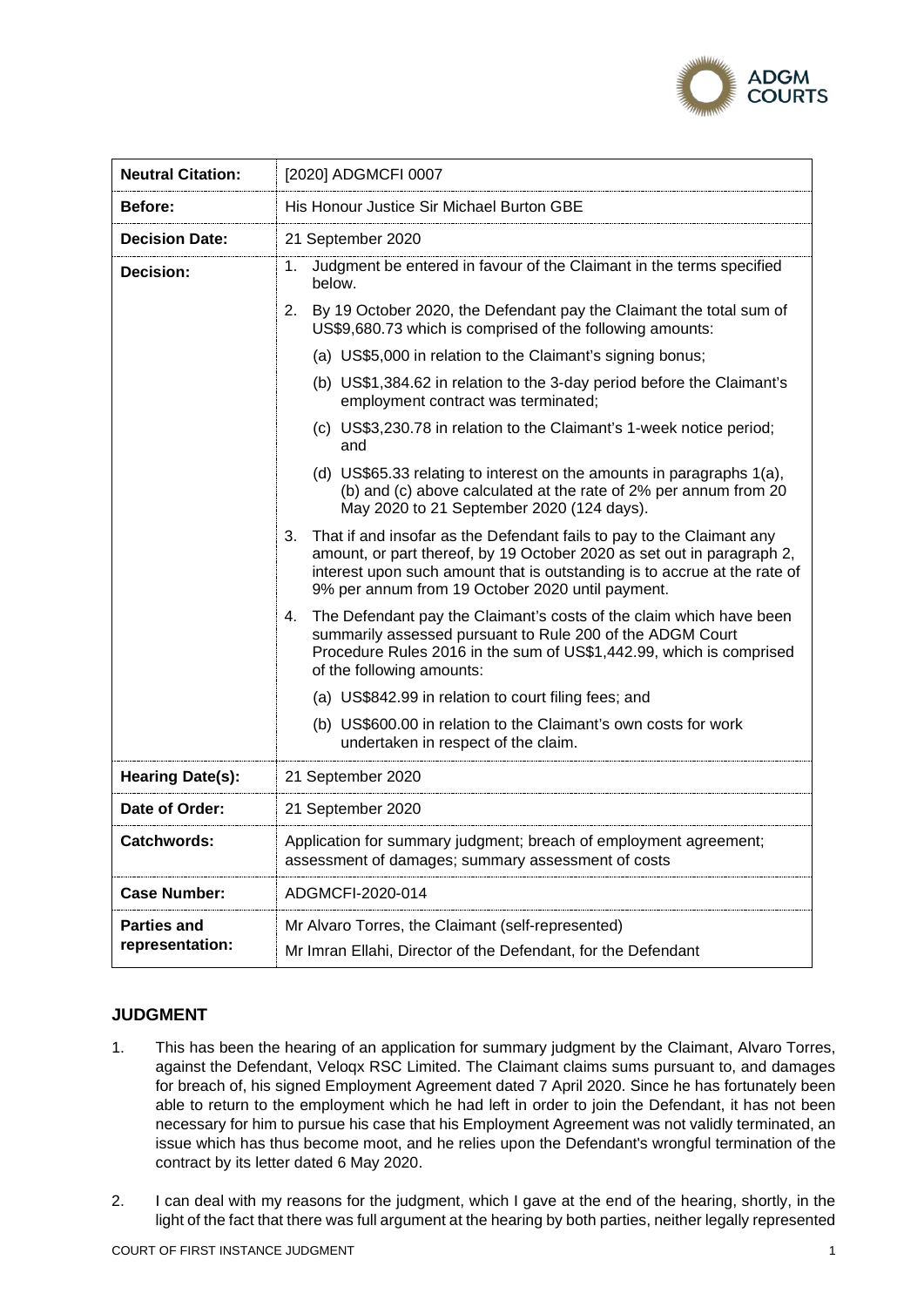

but each presenting the case ably, and each making appropriate concessions in the course of it, such that there were in the event only three issues left for my decision: –

- (a) The Claimant's claim for a signing on bonus of US\$5000 payable pursuant to clause 6.5 of the Employment Agreement on the commencement date (provided in the contract to be 4 May and agreed in correspondence between the Claimant and Ms Johnson of the Defendant to be 3 May);
- (b) The Claimant's claim for 3 days' unpaid under the contract, between 3 May and termination on 6 May, in a sum agreed between the parties, subject to liability, to be US\$1,384.62; and
- (c) The Claimant's claim for a week's notice, pursuant to clause 4.1 of the Employment Agreement (given that he was still in the three-month probationary period) in the sum agreed as US\$3230.78.
- 3. Mr Ellahi, representing the Defendant as its director, sought to put the argument that the contract was, as he described it, 'rescinded' such that it never came into effect, by reference to a case that the Defendant delayed the commencement date in the course of a telephone conversation between the Claimant and Ms Johnson on 29 April. No evidence was adduced by the Defendant, but it relied on paragraph 13 of its Defence (and by reference to an internal email of Ms Johnson reporting the phone call) to the effect that the commencement date "*will need to be delayed*". Plainly this conversation did not constitute a consensual agreement, and in any event any amendment would need to be in writing by virtue of clause 20 of the Employment Agreement. However the Claimant who, unlike the Defendant, did serve a witness statement in accordance with the directions, made it clear in the conversation that he did not agree the delay, particularly as he had given up his previous employment in order to join the Defendant, and (paragraph 7 of his witness statement) "*my role in this situation was completely passive and I expressed my concerns and disagreement to [Ms Johnson] immediately*." In any event the agreement clearly came into effect because the Defendant terminated it on 6 May "*with immediate effect*".

#### *Signing on fee*

4. This was payable on 4 (amended to 3) May. No other alternative date was agreed prior to the termination of the Claimant's employment, and the Claimant had done nothing to agree to any variation of the contract (in writing or otherwise). It was the Defendant who pre-empted the commencement date by termination of the contract. There is no defence to this claim.

#### *Week's notice*

5. Given that the contract was signed and in effect, and was terminated by the Defendant, and no cause for justifiable dismissal is sought to be shown, there is no defence to this claim.

#### *Three days pursuant to the contract*

6. The contract came into effect on 3 May, the date specifically "*confirmed*" in Ms Johnson's email of 21 April and never varied, and was terminated (not even sought to be 'rescinded') on 6 May, although the visa/entry permit which they had sponsored was in place, and there was no agreement by the Claimant to the commencement date being delayed. There is no obligation on an employee to do any work if not required to do so, but simply a duty to make himself available for work, and the Claimant did so. There is no defence to this claim.